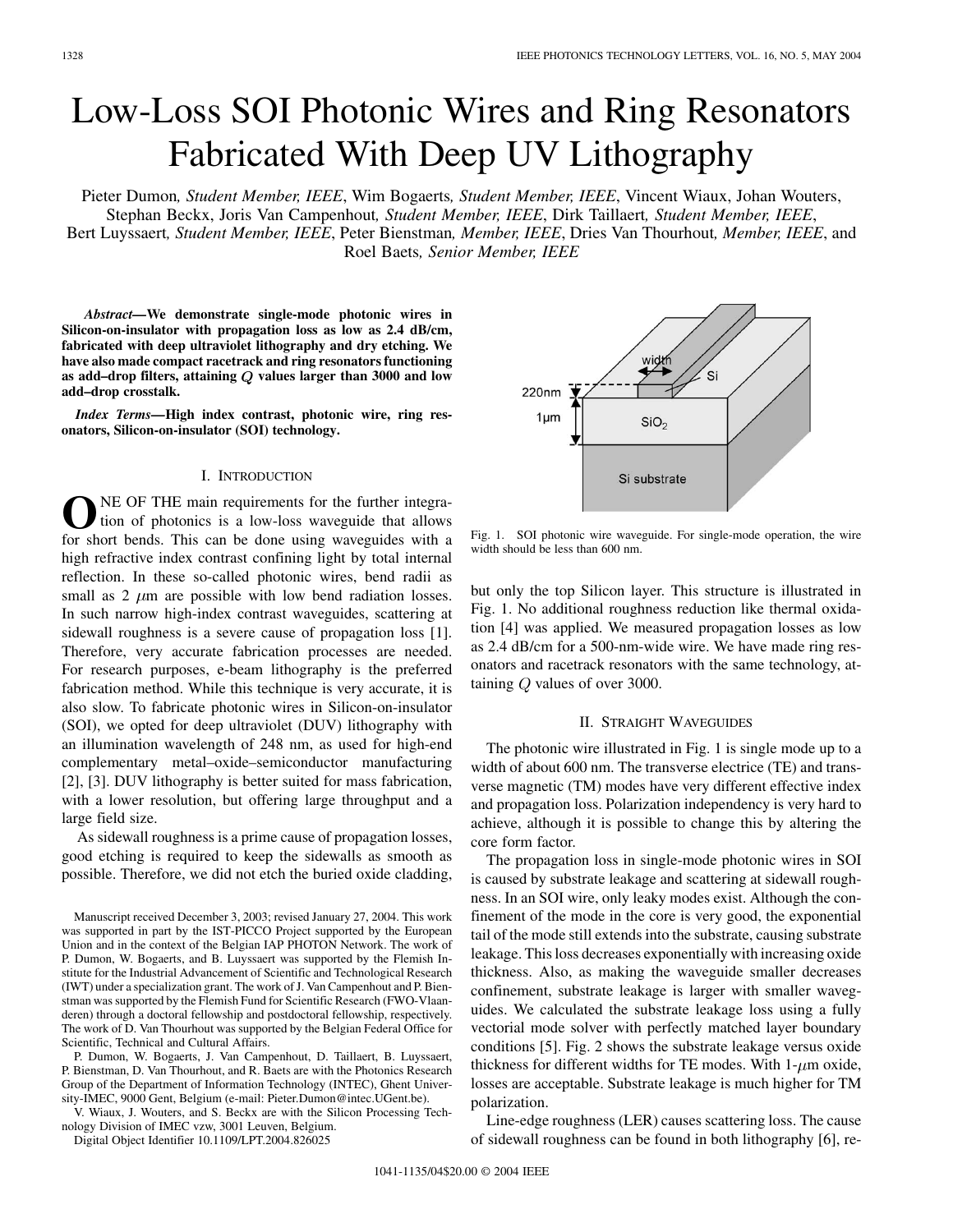

Fig. 2. Substrate leakage of a photonic wire versus oxide thickness, for several widths, as calculated with mode expansion software [\[5](#page-2-0)] (TE).



Fig. 3. Total Fabry–Pérot cavity loss for cavities with 450-nm-wide wires of different lengths at 1550-nm wavelength (TE polarization). The wire loss can be extracted from the slope of the fitted line. The sum of facet reflection and loss of the tapers can be calculated from the intercept.

sist chemistry [\[7](#page-2-0)], and etching. The exact causes are still under debate, however. The etching transfers the LER already present in the resist pattern to the etched material while adding new roughness. Generally, etching deeper will result in more roughness. Therefore, we only etched the silicon top layer.

To characterize the waveguide losses we measured the transmission spectrum of the cavity formed by two cleaved facets in a 3- $\mu$ m-wide ridge waveguide. In the middle of the cavity, the waveguide was tapered down to a photonic wire using an adiabatic taper of  $300$ - $\mu$ m length. We measured various cavities with different lengths of photonic wires, up to 1 mm. We extracted the total cavity loss from the peak-to-valley ratio of the resulting Fabry–Pérot transmission spectrum. This cavity loss contains both the waveguide loss and the losses from "lumped elements," like the tapers and the facets. When plotted on a logarithmic scale as a function of wire length, the propagation loss of the photonic wires can be extracted from the slope of the fitted straight line, as can be seen in Fig. 3 for a wire of 450-nm width.

We measured the propagation loss for wires of various lengths for TE polarization, and we see that the losses decrease exponentially for broader wires. This is in agreement with sidewall roughness and substrate leakage as the loss mechanisms. For a 500-nm wire, which is still a single-mode waveguide, we have measured a propagation loss of 2.4 dB/cm. Fig. 2 shows that theoretically, 1–1.5 dB/cm of this is due to substrate leakage. Scattering losses are clearly very low.



Fig. 4. Propagation losses at 1550-nm wavelength for SOI photonic wires as a function of wire width (TE polarization).

TABLE I SOI WAVEGUIDE LOSSES

| Waveguide width   | Propagation loss |           |       | Loss per taper<br>(upper estimate) |    |
|-------------------|------------------|-----------|-------|------------------------------------|----|
| 400nm             | 33.8             | $\pm 1.7$ | dB/cm | 0.27                               | dВ |
| 440nm             | 95               | ±18       | dB/cm | 0.23                               | đВ |
| 450 <sub>nm</sub> | 7.4              | $\pm 0.9$ | dB/cm | 0.22                               | dВ |
| 500 <sub>nm</sub> | 2.4              | $+16$     | dB/cm | 0.19                               | dВ |

Propagation losses at 1550-nm wavelength for SOI photonic wires of various widths. (TE polarization.) The values are also plotted in Fig. 4. An upper boundary for the taper loss is calculated by subtracting the theoretical facet loss from the intercept of the fitted line in Fig. 3.

From the total loss of the lumped elements given by the intercept of the fitted line and the vertical axis in Fig. 3, we estimated the taper losses. The facet reflection is assumed to be identical for all 3- $\mu$ m-wide ridges, with a value of 39.30% as calculated with mode expansion software. This gives an upper boundary of 0.19 dB for the loss of a 300- $\mu$ m-long taper from 3- $\mu$ m width down to a 500-nm-wide wire.

Fig. 4 and Table I show the wire propagation losses in decibels/centimeters as function of the wire width, as well as the upper boundary for the taper losses. The increase in propagation loss for narrower wires is stronger than can be explained by the electric field strength of the guided mode on the silicon-air interface and substrate leakage. This implies that the sidewalls of narrow wires have more roughness than those of wider wires. SEM inspection of the structures confirms this.

#### III. RING RESONATORS

Resonators can provide building blocks for a large number of functional components on a photonic integrated circuit. In photonic wires, ring resonators are the easiest to implement. An example of a compact racetrack resonator is illustrated in Fig. 5. Here, the coupling between the straight wire and the resonator is enhanced by adding a straight coupling section. The resonator is symmetrically coupled to both waveguides.

Fig. 6 shows its pass and drop transmission spectra, normalized on the maximum pass port transmission. The resonator has a free-spectral range (FSR) of 14 nm and a 3-dB bandwidth of 0.5 nm, leading to a finesse of 28 or a  $Q$  factor over 3000. By fitting the theoretical model to the measured data we extracted the group index in the ring, the coupling factor and the propagation loss in the cavity waveguide.